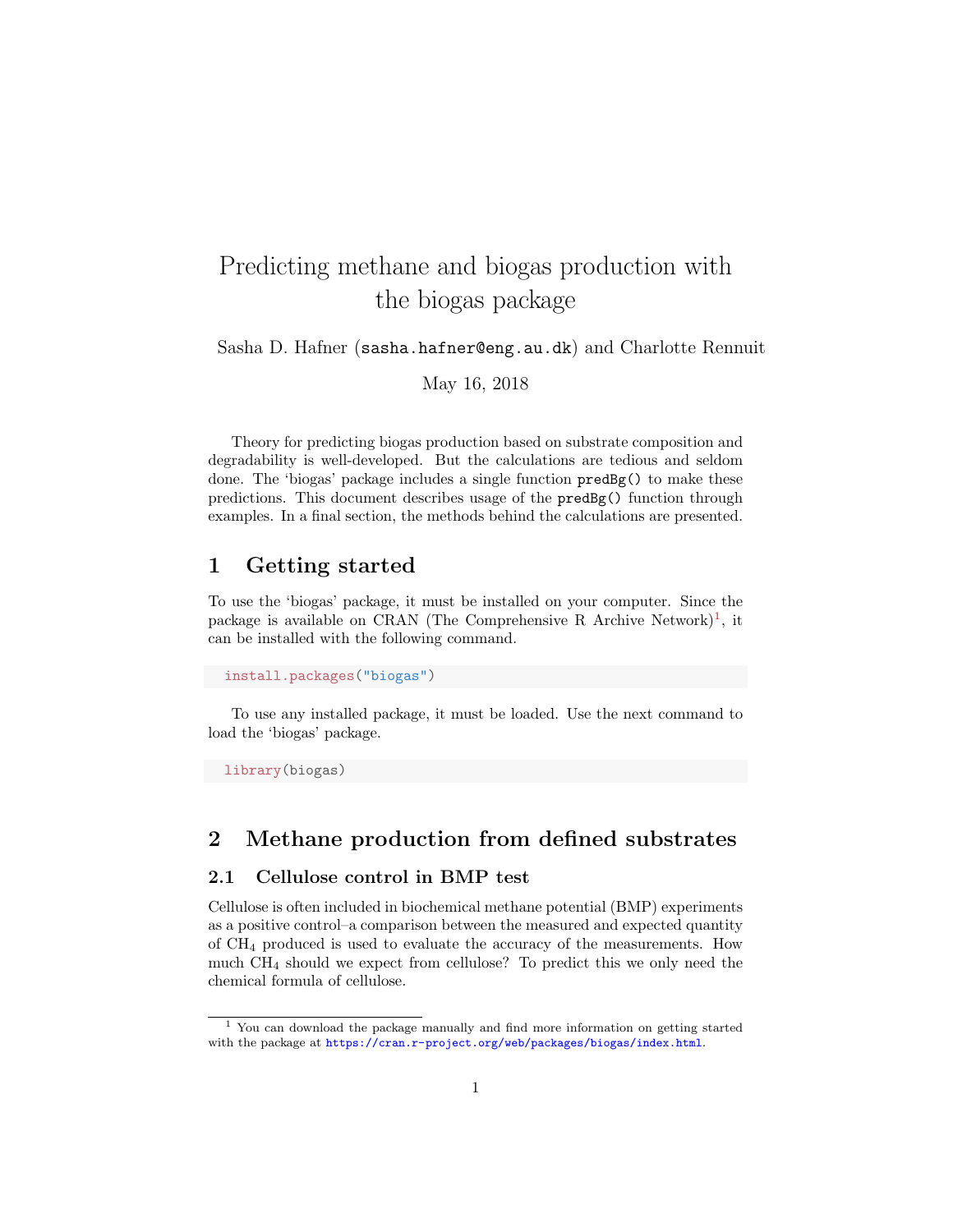```
predBg(form = "C6H1005")
```
## [1] 413.7274

So if it were all converted to  $\text{CH}_4$ , we should see about 414 mL of  $\text{CH}_4$  (dry, at 101.3[2](#page-1-0)5 kPa and  $0^{\circ}$ C)<sup>2</sup> per g of cellulose. This quantity is sometimes referred to as the theoretical BMP.

Since form is the first argument, we can easily omit the form = tag and use positional matching–we'll do this in the remainder of the document.

```
predBg("C6H10O5")
```

```
## [1] 413.7274
```
By default, the result is per 1 g of substrate, but any mass can be used using the mass argument<sup>[3](#page-1-1)</sup>.

You can see all the arguments and some default values using the  $arg()$ function.

```
args(predBg)
```

```
## function (form = NULL, mass = 1, mol = NULL, fs = 0, fd = 1,
## mcomp = NULL, COD = NULL, conc.sub = NULL, pH = NULL, temp = NULL,
\# mu = 0.1, shortform = NULL, value = "CH4")
## NULL
```
The only required argument is form, or an alternative called mcomp. All these arguments will be described below. In this section, we'll focus on form and mass only.

Continuing with our example, to predict  $CH_4$  from 5.75 g of cellulose, set  $mass = 5.75$ .

```
predBg("C6H10O5", mass = 5.75)
```
## [1] 2378.933

In this case we should expect about 2400 mL of CH<sub>4</sub>. For a pure degradable compound like microcrystaline cellulose, it is reasonable to expect that 100% of the added mass is degraded by the microbial community. In other cases (e.g., when the substrate is plant biomass), we should reduce the degradability using the fd argument (which has a default of unity). But even for a substrate that is completely consumed by the bacteria and archaea in an anaerobic reactor (like microcrystaline cellulose) not all of the substrate is converted to  $CH<sub>4</sub>$ . This is

<span id="page-1-0"></span><sup>2</sup> All volumes returned by the function are standardised to dry conditions at 0◦C and 101.325 kPa (1.0 atm). They can be converted to different conditions using stdVol().

<span id="page-1-1"></span><sup>&</sup>lt;sup>3</sup> Alternatively, the moles or total chemical oxygen demand (COD) can be specified with the mol and COD arguments.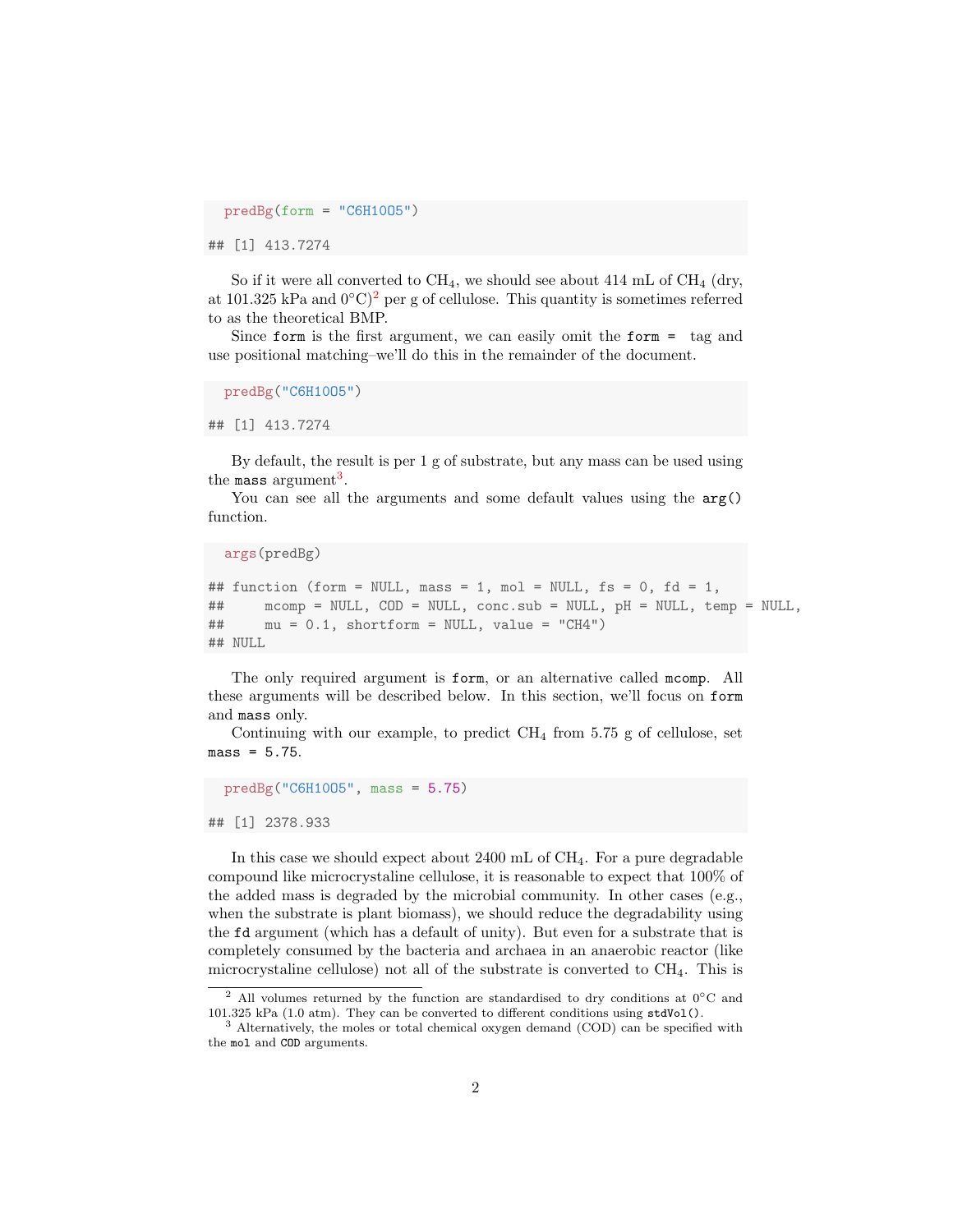beacuse the microorganisms use some fraction of it to synthesize their own cell biomass. The fraction of substrate that is used for cell synthesis can be set with the fs argument (which has a default of zero). In our example, we might expect fs between 5% and 25%, so we might find it useful to compare results from the calls below.

```
predBg("C6H10O5", mass = 5.75, fs = 0)
## [1] 2378.933
 predBg("C6H10O5", mass = 5.75, fs = 0.05)
## [1] 2259.986
 predBg("C6H10O5", mass = 5.75, fs = 0.20)
## [1] 1903.146
```
But the function is vectorized in almost all arguments, so the single call below is a better option.

```
predBg("C6H10O5", mass = 5.75, fs = c(0, 0.05, 0.2))
## [1] 2378.933 2259.986 1903.146
```
We can conclude that  $CH_4$  production from our 5.75 g of cellulose should be at least 1900 mL.

#### 2.2 Designing a methanogen activity assay

Any chemical formula–for a pure compound, a mixture, or an empirical biomass formula–can be used for the form argument. For example, in methanogen activity tests, media typically include acetate, formate, or propionate as substrates. Let's assume we are developing an assay and want to determine how much substrate to use. We can start by comparing theoretical  $CH_4$  production from each substrate on mass and molar bases.

```
predBg(c("CHOOH", "CH3COOH", "CH3CH2COOH"), mol = 1)
## [1] 5590.147 22360.588 39131.029
 predBg(c("CHOOH", "CH3COOH", "CH3CH2COOH"), mass = 1)
## [1] 121.4563 372.3538 528.2409
```
From these results we can see that  $CH_4$  production increases with the molec-ular mass of the acid, on both a mass and mole basis<sup>[4](#page-2-0)</sup>. For a particular assay,

<span id="page-2-0"></span><sup>4</sup> This trend is consistent with the relative degree of oxidation: the O content is the same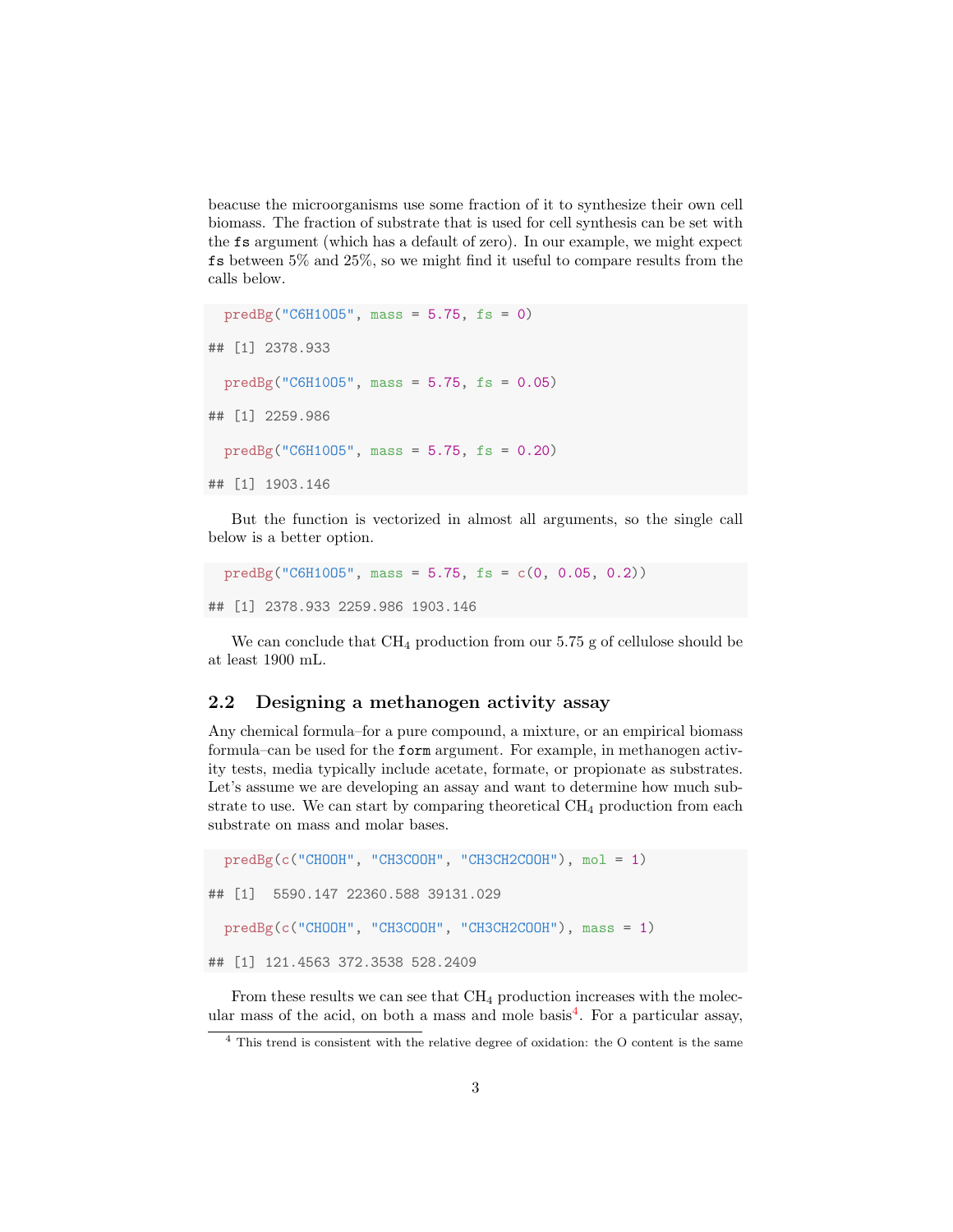assume we plan on using 60 mL of medium containing formic acid:acetic acid at 1:1 (mole basis) in a 100 mL serum bottle, and need at least 5 mL of CH<sup>4</sup> for accurate quantification. We can specify predict  $CH_4$  production from such a mixture using the notation for form shown below.

```
predBg("(CHOOH)0.5 (CH3COOH)0.5", mass = 1)
## [1] 263.4923
 predBg("(CHOOH)0.5 (CH3COOH)0.5", mol = 1)
## [1] 13975.37
```
What concentration should we use? We should have total production much higher than our 5 mL limit, since only a fraction of substrate is consumed during an activity assay. If we assume we need a predicted maximum of at least 50 mL, the required substrate quantity using the following call.

```
50/predBg("(CHOOH)0.5 (CH3COOH)0.5", mol = 1)
```
## [1] 0.003577723

Based on this result, we could plan on 3.6 mmol of our combined substrate. Let's double-check to make sure it would provide a maximum of 50 mL of  $\text{CH}_4$ .

```
predBg("(CHOOH)0.5 (CH3COOH)0.5", mol = 0.0036)
```
## [1] 50.31132

A quantity of 3.6 mmol in a 60 mL solution requires a concentration of exactly 60 mmol  $L^{-1}$ , which is therefore the concentration we should select based on our results.

## 3 Output options

So far all our examples have used the default value of the value argument to specify the type of output that is returned: "CH4". If we set the value argument to "all", more details are provided. Let's illustrate this with the acetic acid/formic acid example from above.

```
predBg("(CHOOH)0.5 (CH3COOH)0.5", mol = 0.0036, value = "all")
```
## form mass mol.mass moles COD hydro ## 1 (CHOOH)0.5 (CH3COOH)0.5 0.1909404 53.039 0.0036 0.144 -0.0162144 ## fCH4 vCH4 mCH4 mCO2 ## 1 0.4166667 50.31132 0.0360945 0.1386315

for these three acids is 2 moles per mole acid while the quantity of C and H increases with size.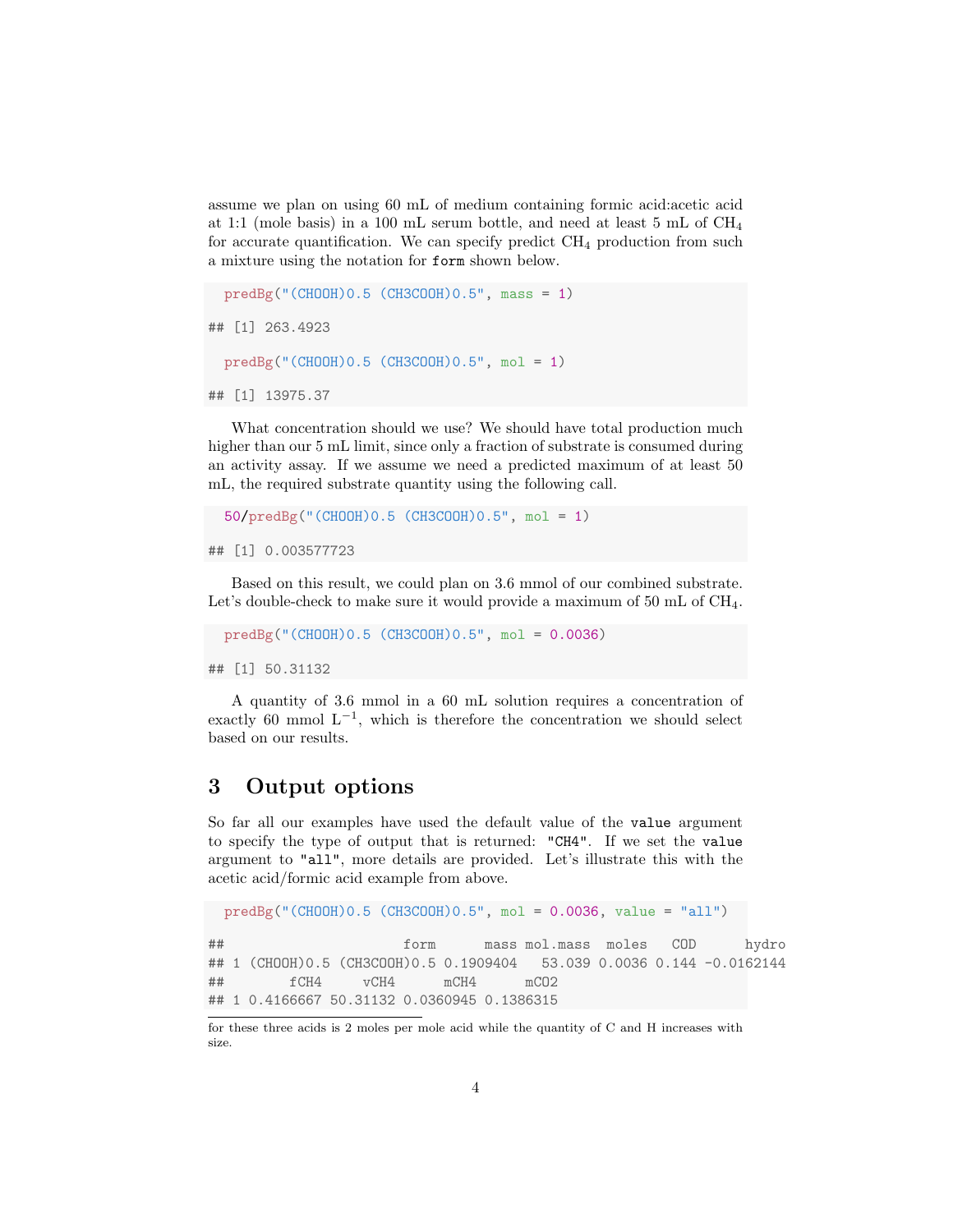In the ouput we can see the substrate formula  $(f \circ r m)$  and mass (mass, g), along with its molar mass (mol.mass, g mol<sup>-1</sup>), and calculated oxygen demand (COD, g). The response variable that we are interested in (and the one we worked with above) is the predicted  $\text{CH}_4$  volume vCH4, in mL. The remaining columns show hydrolytic water consumption (hydro, g of  $H_2O$ ) (in this example,  $H_2O$  is produced, not consumed), the molar fraction of CH<sup>4</sup> in the reaction products  $(CH_4 + CO_2)$  (fCH4), and the masses of of CH<sub>4</sub> and CO<sub>2</sub> produced (mCH4 and mCO2, g).

In contrast to the default output (value  $=$  "CH4"), which is a vector, here output is a data frame. This difference isn't really apparent unless we get multiple sets of results. To illustrate, let's modify the previous call by adding four fs values. This addition will result in multiple rows in the output, as well as some additional columns.

```
predBg("(CHOOH)0.5 (CH3COOH)0.5", mol = 0.0036, fs = c(0, 0.01, 0.05, 0.1),value = "all")
```

```
## form mass mol.mass moles COD fs fe fd
## 1 (CHOOH)0.5 (CH3COOH)0.5 0.1909404 53.039 0.0036 0.144 0.00 1.00 1
## 2 (CHOOH)0.5 (CH3COOH)0.5 0.1909404 53.039 0.0036 0.144 0.01 0.99 1
## 3 (CHOOH)0.5 (CH3COOH)0.5 0.1909404 53.039 0.0036 0.144 0.05 0.95 1
## 4 (CHOOH)0.5 (CH3COOH)0.5 0.1909404 53.039 0.0036 0.144 0.10 0.90 1
## hydro fCH4 vCH4 mCH4 mCO2 m.bio
## 1 -0.01621440 0.4166667 50.31132 0.03609450 0.1386315 0.000000000
## 2 -0.01686298 0.4159664 49.80821 0.03573356 0.1376413 0.001018017
## 3 -0.01945728 0.4130435 47.79576 0.03428978 0.1336804 0.005090085
## 4 -0.02270016 0.4090909 45.28019 0.03248505 0.1287292 0.010180170
## N.req
## 1 0.000000000
## 2 0.000126063
## 3 0.000630315
## 4 0.001260630
```
Since fs is given, substrate partitioning parameters fs and fe (as well as degradability fd). Substrate partitioning parameters fs and fe are the fraction of substrate used for cell synthesis and energy production, and always sum to unity. With these parameters, biomass production  $(m.\text{bio}, g)$  and the reduced N requirement  $(NH_4^+)$  for biomass production  $(N.\texttt{req}, g)$  can be calculate and are returned.

Now we have enough information to answer a second question: how much N is required in our medium? To get the most useful anser, let's switch our call a bit to use concentrations and not total masses. The only needed change is in mol, which we will switch from the total substrate quantity to the concentration  $(60 \text{ mmol L}^{-1}).$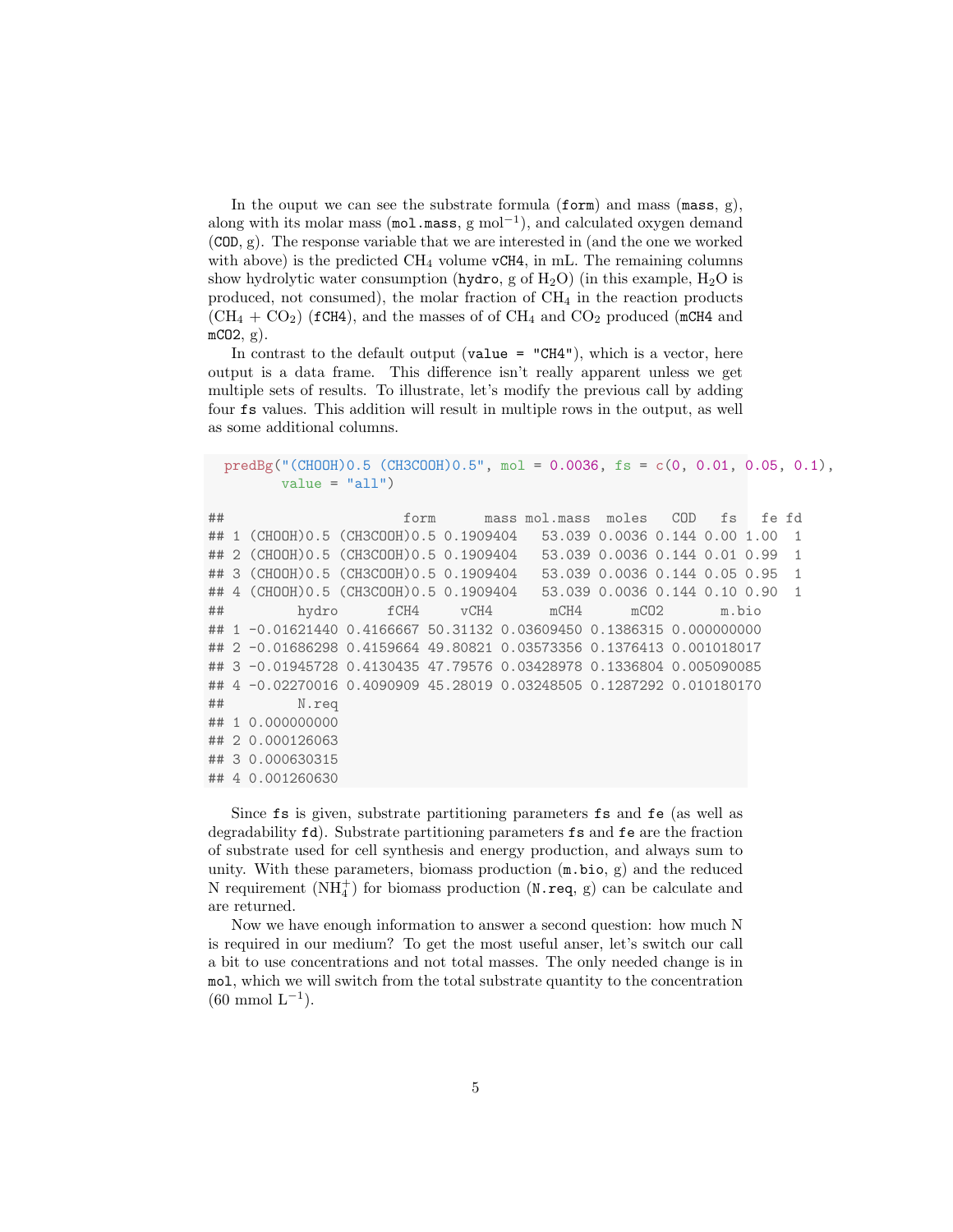```
predBg("(CHOOH)0.5 (CH3COOH)0.5", mol = 0.06, fs = c(0, 0.05, 0.08, 0.1, 0.15),
        value = "all")## form mass mol.mass moles COD fs fe fd
## 1 (CHOOH)0.5 (CH3COOH)0.5 3.18234 53.039 0.06 2.4 0.00 1.00 1
## 2 (CHOOH)0.5 (CH3COOH)0.5 3.18234 53.039 0.06 2.4 0.05 0.95 1
## 3 (CHOOH)0.5 (CH3COOH)0.5 3.18234 53.039 0.06 2.4 0.08 0.92 1
## 4 (CHOOH)0.5 (CH3COOH)0.5 3.18234 53.039 0.06 2.4 0.10 0.90 1
## 5 (CHOOH)0.5 (CH3COOH)0.5 3.18234 53.039 0.06 2.4 0.15 0.85 1
## hydro fCH4 vCH4 mCH4 mCO2 m.bio N.req
## 1 -0.2702400 0.4166667 838.5220 0.6015750 2.310525 0.00000000 0.00000000
## 2 -0.3242880 0.4130435 796.5959 0.5714963 2.228006 0.08483475 0.01050525
## 3 -0.3567168 0.4107143 771.4403 0.5534490 2.178495 0.13573560 0.01680840
## 4 -0.3783360 0.4090909 754.6698 0.5414175 2.145487 0.16966950 0.02101050
## 5 -0.4323840 0.4047619 712.7437 0.5113388 2.062969 0.25450425 0.03151575
```
For methanogens,  $f$ s should not exceed  $0.08[4]$  $0.08[4]$ , but to provide a safety factor, we could use the N need from the case where fs = 0.15. So we can conclude that we need at least 31 mg  $L^{-1}$  of NH<sup>+</sup><sub>4</sub> in our medium.

#### 4 Unknown composition: using COD

If the composition of a substrate is not known, it is still possible to predict CH<sup>4</sup> production based on a measured chemical oxygen demand (COD). For example, assume we have a waste stream with a COD of 2600 mg  $L^{-1}$ . What is the maximum volume of  $CH<sub>4</sub>$  that could be produced?

 $predBg(COD = 2.6)$ 

## [1] 908.3989

We should expect no more than  $908$  mL CH<sub>4</sub>, and probably much less, depending on the degradability of our substrate. For example, perhaps we have data indicating that the organic matter in the waste stream is 60% degradable, and we assume that fs is 0.10.

 $predBg(COD = 2.6, fd = 0.6, fs = 0.1)$ ## [1] 490.5354

### 5 Complex substrates

Most real substrates are more complex than a single chemical compound such as cellulose or acetic acid. For example, both animal manure and wastewater sludge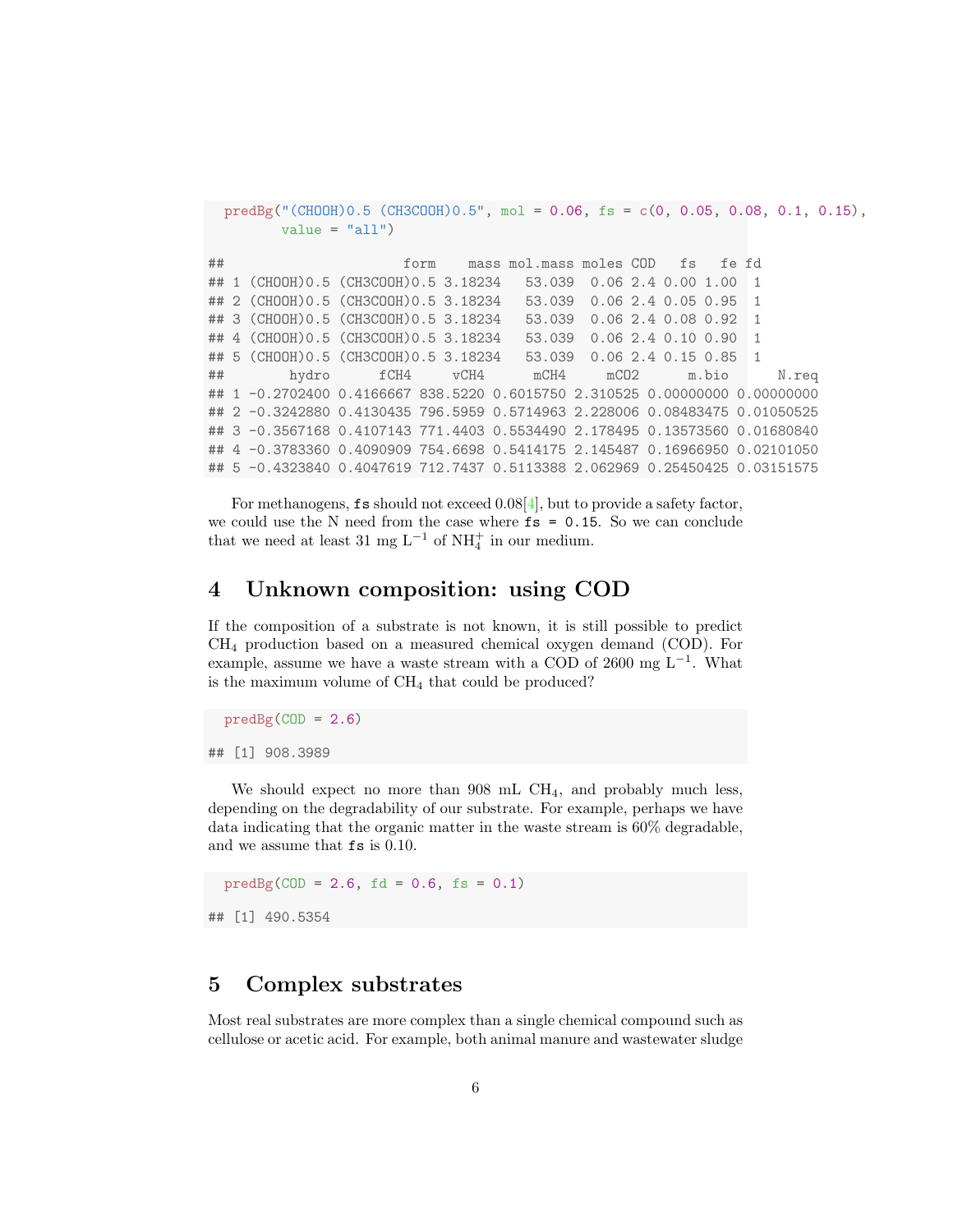are mixtures of many types of compounds. Composition of biomass substrates are sometimes described based on macromolecular characterization, as in [\[3\]](#page-14-1) The  $m$ comp argument<sup>[5](#page-6-0)</sup> is designed for this approach. The approach is based on default empirical formulas for macromolecular groups, such as carbohydrates and proteins. The mcomp argument is given as a named numeric vector, where values are relative or absolute mass-based concentrations within the substrate. For example, for cattle manure sample 2 in [\[3\]](#page-14-1), we could use reported relative concentrations: carbohydrate, 682 mg g<sup>-1</sup>; protein 158 mg g<sup>-1</sup>; lipids, 54 mg  $g^{-1}$ ; organic acids, 31 mg  $g^{-1}$ ; and lignin, 75 mg  $g^{-1}$  (all g per g organic matter) as shown below.

```
predBg(mcomp = c(carbohydrate = 0.682, protein = 0.158, lipid = 0.054,VFA = 0.031, lignin = 0.075),
        mass = 1, fd = 0.4, fs = 0.1## [1] 175.3243
```
The predBg() function uses a single representative composition for each group and the relative masses provided to calculate an overall empirical formula. The empirical formula of the substrate, calculated using the provided macromolecular composition, can be seen by setting value = "all".

```
predBg(mcomp = c(carbohydrate = 0.682, protein = 0.158, lipid = 0.054,VFA = 0.031, lignin = 0.075),
       mass = 1, fd = 0.4, fs = 0.1, value = "all")## form mass mol.mass moles COD fs fe fd
## 1 C22.7452H36.9966O14.295N 1 553.1894 0.001807699 1.393915 0.1 0.9 0.4
## hydro fCH4 vCH4 mCH4 mCO2 m.bio
## 1 0.08038705 0.5332337 175.3243 0.1257817 0.3020592 0.03941749
## N.req
## 1 -0.005247033
```
To see which formulas are used for each macromolecular group, use shortform = FALSE. The ouput now shows an alternative expression for the empirical formula.

```
predBg(mcomp = c(carbohydrate = 0.682, protein = 0.158, lipid = 0.054,VFA = 0.031, lignin = 0.075),
      mass = 1, fd = 0.4, fs = 0.1, shortform = FALSE, value = "all")
## form
## 1 (C6H10O5)68.97(C4H6.1O1.2N)29.64(C57H104O6)1(C2H4O2)8.464(C10H13O3)6.786
## mass mol.mass moles COD fs fe fd hydro fCH4
## 1 1 16396.54 6.098848e-05 1.393915 0.1 0.9 0.4 0.08038724 0.5332334
```

```
^5 Short for "macromolecular composition" or "mass composition".
```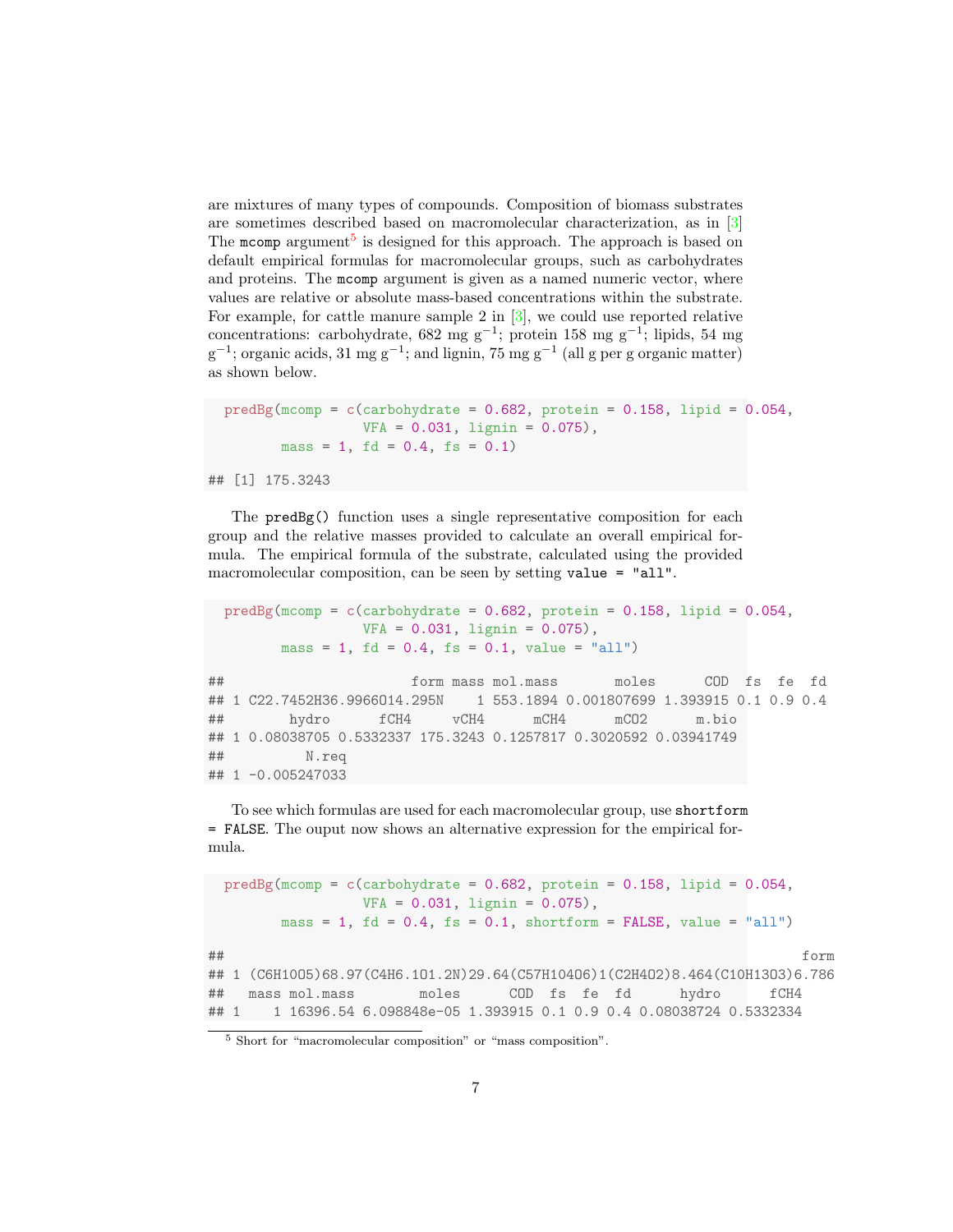## vCH4 mCH4 mCO2 m.bio N.req ## 1 175.3242 0.1257816 0.3020595 0.03941747 -0.005247033

This approach is only needed if an empirical formula is not available for a substrate. If the elemental composition of a substrate has been determined, an empirical chemical formula can be calculated, and this formula can be used with predBg(). For example, we could take the empirical formula calculated above,  $C_{29.2587}H_{46.984}O_{18.9464}N_1$ , round it for simplicity to  $C_{29.3}H_{47}O_{18.9}N$  and use it as the form argument.

```
predBg("C29.2H47O18.9N", mass = 1, fd = 0.4, fs = 0.1, shortform = FALSE, value = "all")
```
## form mass mol.mass moles COD fs fe fd hydro ## 1 C29.2H47O18.9N 1 714.475 0.001399629 1.377235 0.1 0.9 0.4 0.07352903 ## fCH4 vCH4 mCH4 mCO2 m.bio N.req ## 1 0.5296651 173.2263 0.1242765 0.3027526 0.0389458 -0.003019109

This results are slightly different than the result from above, but only because we rounded our formula.

The mcomp argument can also be used for mixtures of pure chemicals. For example, crude glycerol is a waste product from biodiesel production, and is often added to anaerobic digesters. It isn't uncommon for glycerol to make up > 65% of the waste. We'll mix it with manure here, assuming a glycerol:manure VS ratio of 0.25:1.

```
predBg(mcomp = c(carbohydrate = 0.682, protein = 0.158, lipid = 0.054,VFA = 0.031, lignin = 0.075,
                   C3H803 = 0.25,
        mass = 1, fd = 0.4, fs = 0.1## Warning in predBg(mcomp = c(carbohydrate = 0.682, protein = 0.158,
lipid = 0.054, : Sum of mcomp != 1.0 so dividing all elements by the
sum for calculation of formula.
```
## [1] 170.8523

Alternatively, since we now have an approximate empirical formula for this manure, we could use the following approach, which makes it easier to keep track of masses of the components of our mixture.

 $predBg(mcomp = c(C29.2H47018.9N = 0.8, C3H803 = 0.2), mass = 1, fd = 0.4, fs = 0.1)$ ## [1] 169.1733

We can see that predicted  $CH_4$  production per g of (mixed) substrate increases substantially when crude glycerol is added. Any chemical formula can be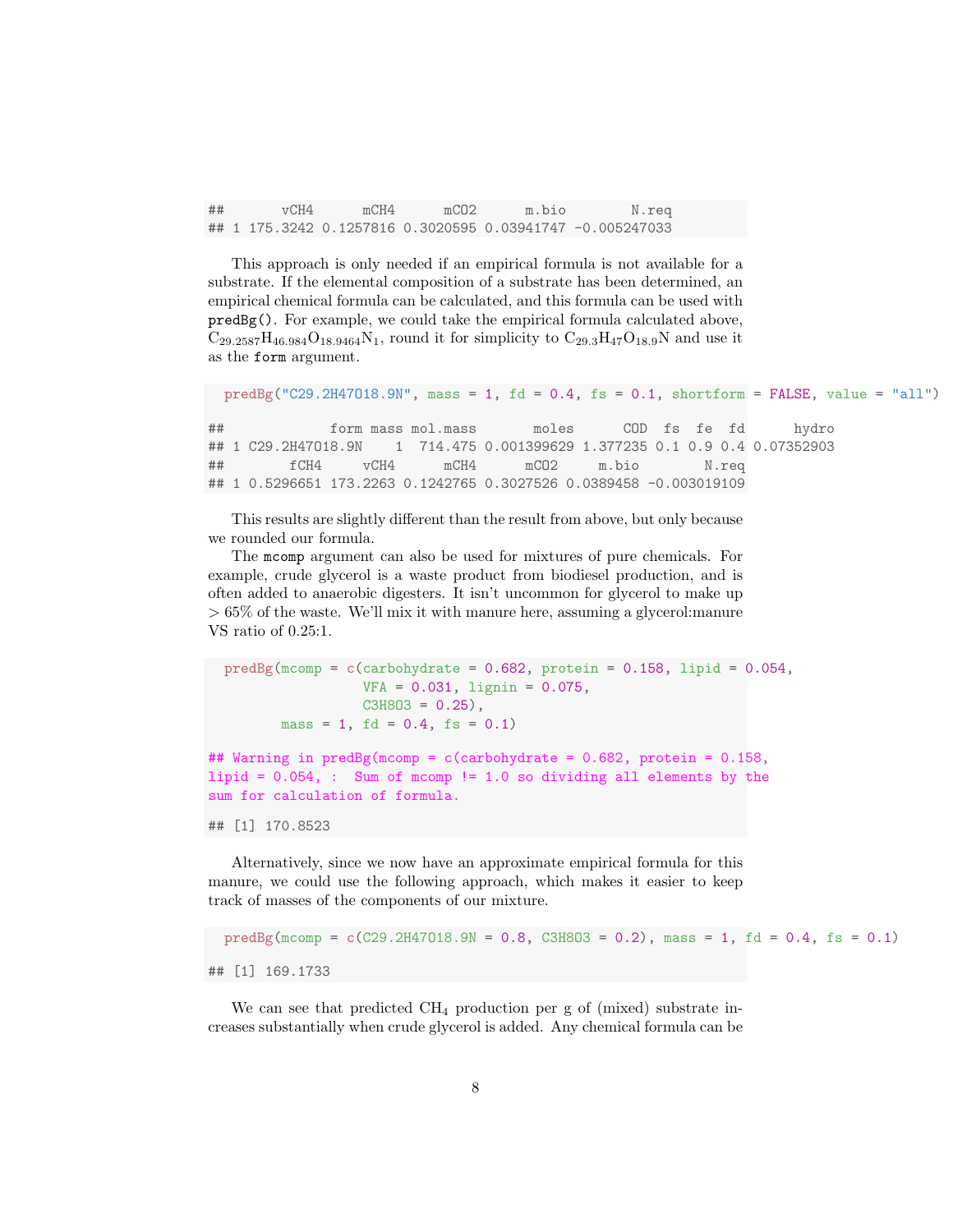used in this way through the mcomp argument. But one limitation at the present is that a single degradability parameter fd applies to the complete mixture.

Both form and mcomp can be used to specify mixed substrates. There are two differences between them: mcomp can be used with both macromolecular groups (e.g., carbohydrate) and chemical formulas, and quantities are massbased, while form can only accept chemical formulas, and quantities are molebased. An example may clarify these differences. Assume we are working with a mixture of waste paper (primarily cellulose) and waste vegetable oil at a 5:1 ratio (dry mass basis). The easiest approach here is to use  $mcomp<sup>6</sup>$  $mcomp<sup>6</sup>$  $mcomp<sup>6</sup>$ .

```
predBg(mcomp = c(C6H1005 = 5, C54H10007 = 1), mass = 1)## Warning in predBg(mcomp = c(C6H1005 = 5, C54H10007 = 1), mass =
1): Sum of mcomp != 1.0 so dividing all elements by the sum for calculation
of formula.
```
## [1] 508.1105

To use form in this case, we need to translate this mass ratio to a mole ratio, which requires an additional step (where errors could be introduced). In this case the calculation is shown below.

```
1/5*molMass("C6H10O5")/molMass("C54H100O7")
## [1] 0.03764832
```

```
predBg("(C6H10O5)1 (C54H100O7)0.037648")
```
## [1] 508.1053

#### 6 Total biogas production and composition

Predicting total biogas production is complicated by the behavior of  $CO<sub>2</sub>$  after it is produced. Unlike  $CH_4$ , which is only sparingly soluble in water, a significant fraction of CO<sup>2</sup> produced remains in solution, and therefore does not contribute to biogas volume or affect its composition. Let's continue with the paper and vegetable oil example from the last section[7](#page-8-1) .

```
predBg(mcomp = c(C6H1005 = 5/6, C54H10007 = 1/6), mass = 1, value = "all")## form mass mol.mass moles COD hydro fCH4
## 1 C1.52618H2.61516O 1 36.9655 0.02705225 1.454303 0.181493 0.550384
## vCH4 mCH4 mCO2
## 1 508.1105 0.3645301 0.8169628
```
<span id="page-8-0"></span><sup>6</sup> To avoid the resulting warning, be sure that the sum of the mcomp vector is unity.

<span id="page-8-1"></span><sup>7</sup> But change our masses to avoid a warning.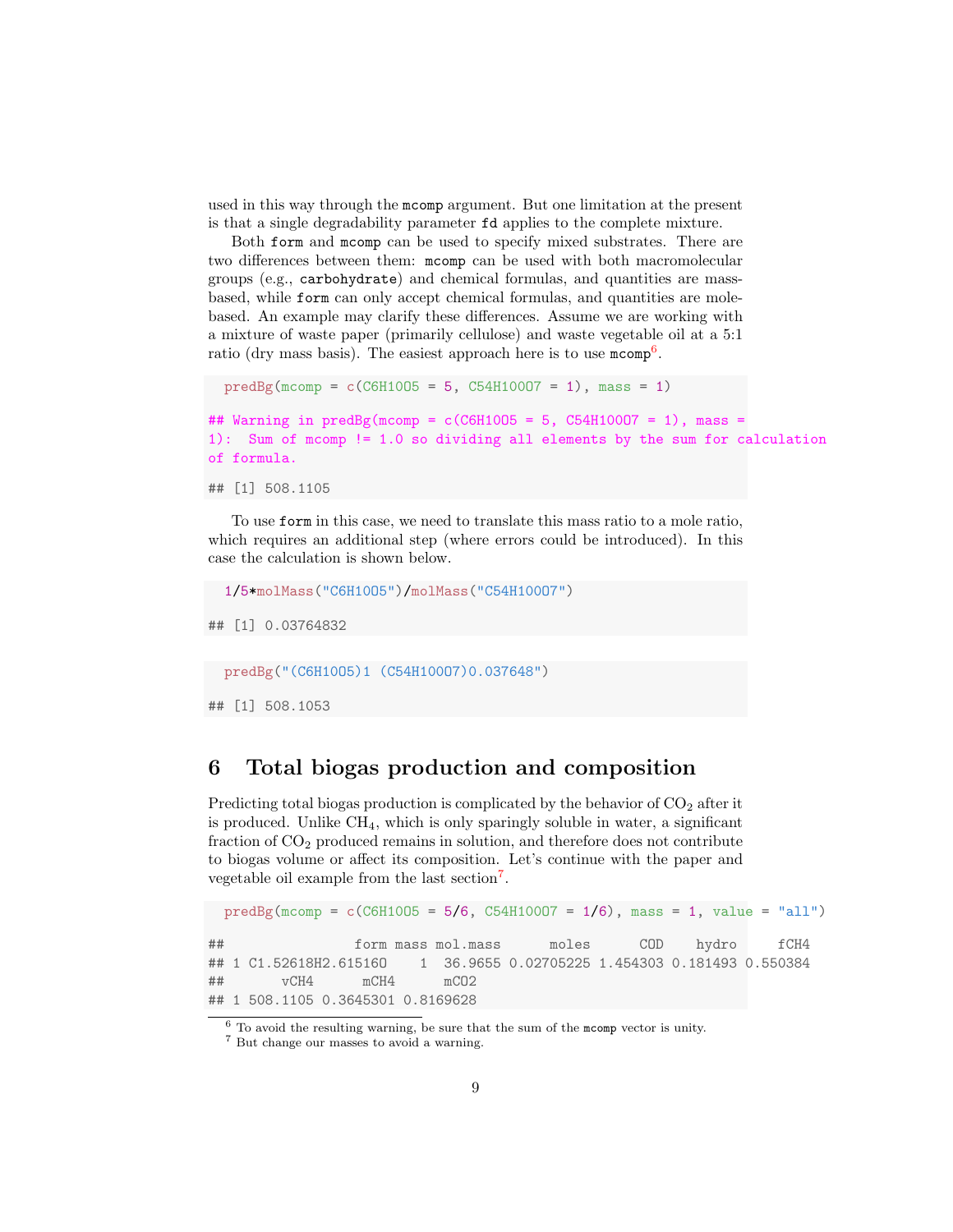The fCH4 value is  $\approx 55\%$  in our example, which is not the same as the CH<sub>4</sub> fraction in biogas. The difference is caused by a significant fraction of the  $CO<sub>2</sub>$ remaining in solution as  $CO_2$  (aq),  $H_2CO_3$ ,  $HCO_3^-$ , and  $CO_3^{-2}$ . The predBg() function can also predict this partitioning of inorganic carbon between biogas and solution, if values are provided for three additional arguments:  $\text{conc.sub}$ , which is substrate concentration in g per kg  $H_2O$ ; pH, which is the pH of the final solution; and temp, which is the system temperature in  $°C$ . Here, we'll assume the pH is well-buffered at pH 7.5, and our total substrate concentration is 50 g kg<sup>-1</sup>. We will also assume that degradability is high ( $fd = 0.8$ ) and substrate used for cell synthesis is typical  $(fs = 0.1)$ .

```
predBg(mcomp = c(C6H1005 = 5/6, C54H10007 = 1/6), mass = 1,fd = 0.8, fs = 0.1, conc.sub = 50, pH = 7.5, temp = 35,
       value = "all")
```
## form mass mol.mass moles COD fs fe fd conc.sub ## 1 C1.52618H2.61516O 1 36.9655 0.02705225 1.454303 0.1 0.9 0.8 50 ## temp pH hydro fCH4 xCH4 vCH4 vCO2 vBg ## 1 35 7.5 0.09279292 0.5566161 0.6380063 365.8395 206.6652 572.5047 ## mCH4 mCO2 mCO2Bg mCO2.sol cTIC m.bio N.req ## 1 0.2624617 0.5735654 0.4085402 0.1650252 0.1874861 0.08225028 0.01018521

Only after specifying values for these additional arguments will predBg return a column with biogas composition:  $\mathbf{x}$ CH4 gives the mole fraction of CH<sub>4</sub> in dry biogas. In this example, we can see that at 62% xCH4 is substantially higher than based on stoichiometry alone ( $fCH4$ ). The difference between the two is, as explained above, TIC in solution. Additional new columns in this output give data for the volume of  $CO<sub>2</sub>$  in biogas ( $vCO<sub>2</sub>$ , mL), the total volume of (dry, standardized) biogas ( $vBg, mL$ ), the mass of  $CO<sub>2</sub>$  in biogas and in solution (mCO2Bg and mCO2.sol, g), and the total inorganic carbon concentration in solution ( $cTIC$ , mol kg<sup>-1</sup>). In fact, nearly one-third of all the  $CO<sub>2</sub>$  produced ends up in the solution in this example–it may be higher in other cases.

How might pH affect biogas composition? Let's look at a range of values.

```
bg1 <- predBg(mcomp = c(C6H1005 = 5/6, C54H10007 = 1/6), mass = 1,fd = 0.8, fs = 0.1, conc.sub = 50, pH = c(6.5 + 0.10*0.2),
             temp = 35, value = "all")
```
 $plot(xCH4 \text{ o }pH, data = bg1, type = 'o', col = "red")$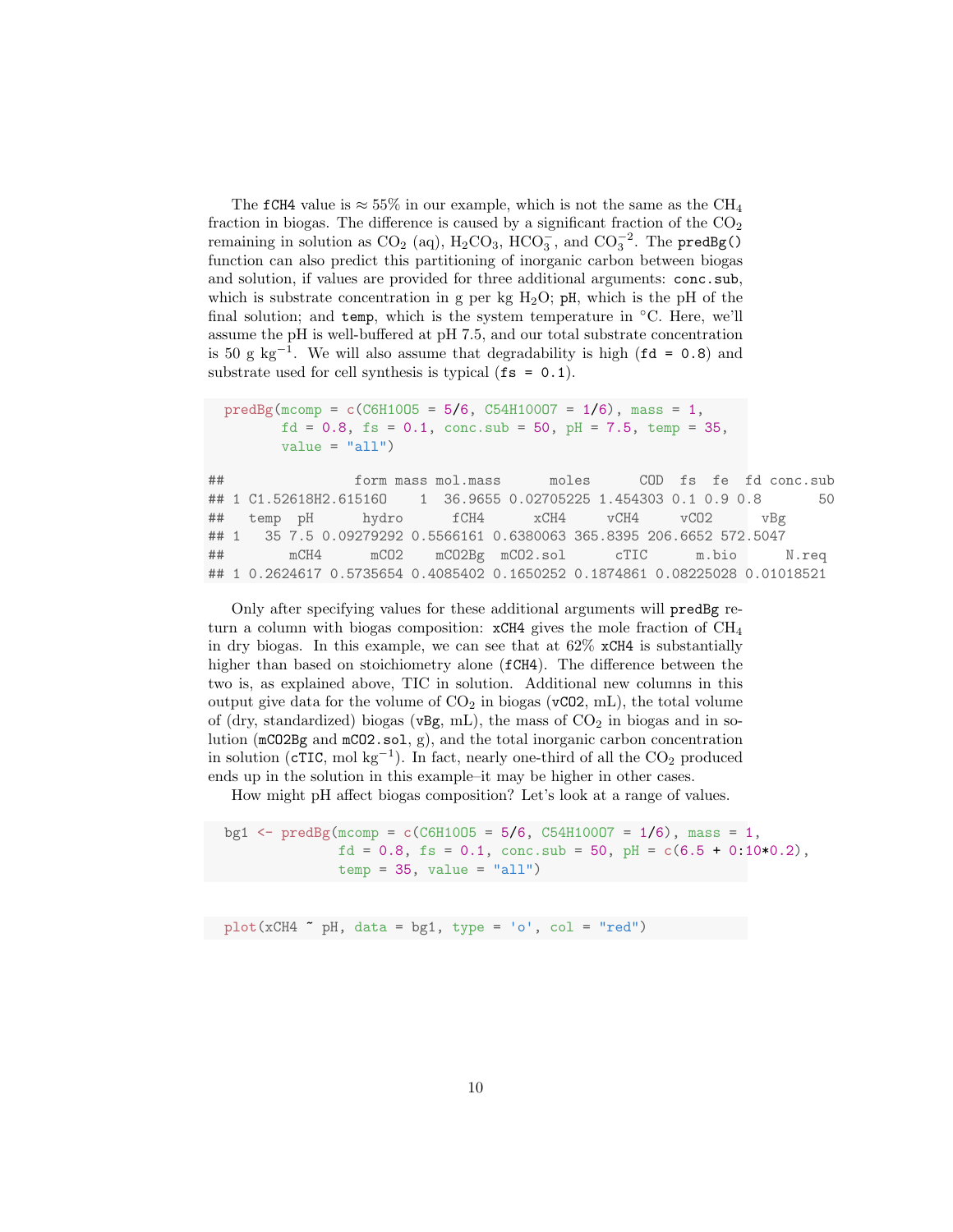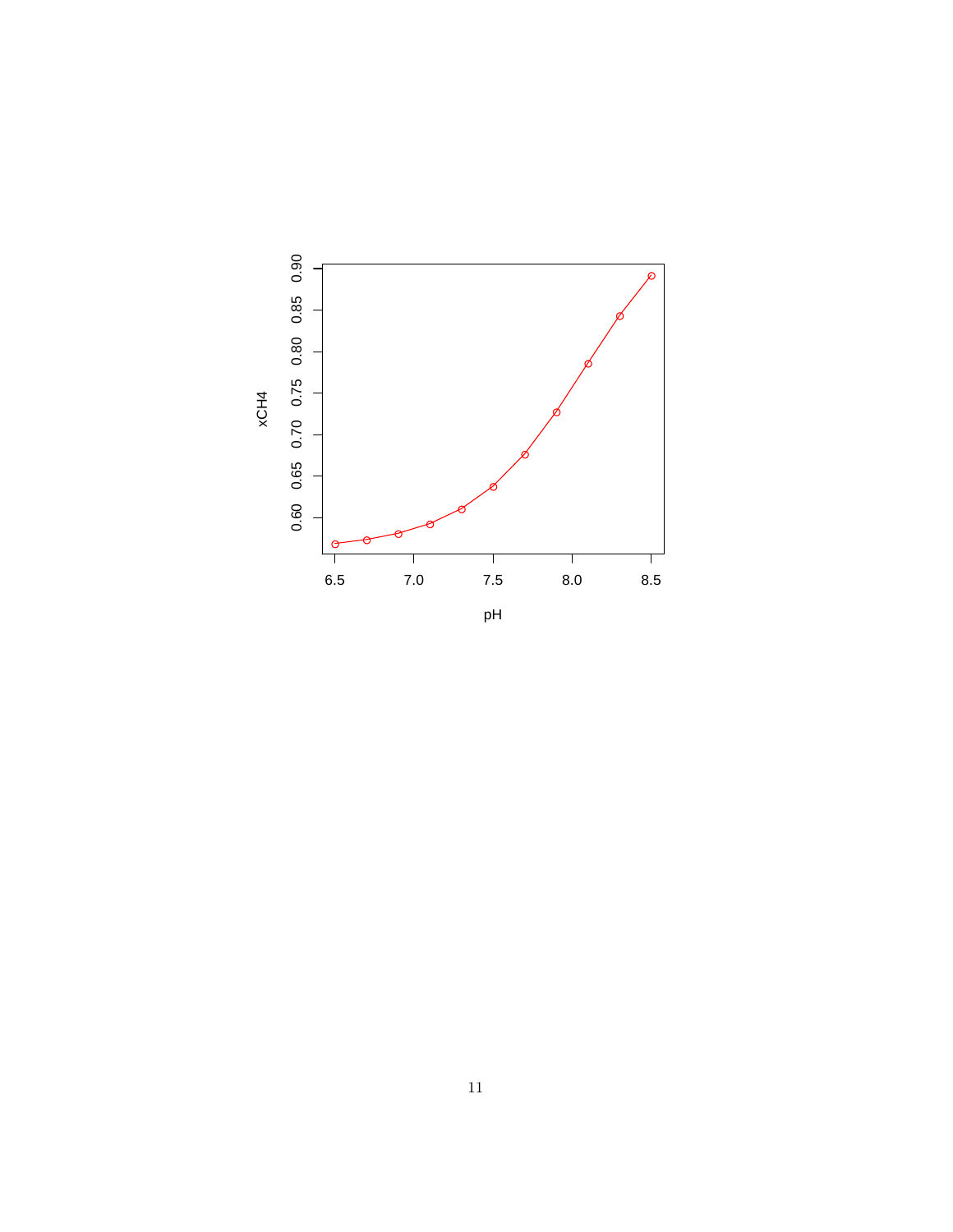

Clearly, pH alone could have a major effect on biogas quality and volume!

Predicting production and quality of biogas when the starting solution contains inorganic carbon is more complicated. The method assumes that all  $CO<sub>2</sub>$ in the system is accounted by the empirical formula (form). This may not be the case–for example if a bicarbonate  $(HCO<sub>3</sub><sup>-</sup>)$  salt is included as a buffer in our BMP test with cellulose, or for our manure example, there is certainly significant TIC in raw manure. Here we need to be careful, and understand where our empirical formula came from. Does it include all C, or just the amount in the organic fraction? Does it include the O in TIC? Additional TIC could easily be added in with the predBg() function, but it is necessary to first determine the mole or mass ratio of substrate:TIC to correctly specify the resulting mixture using form or mcomp.

## 7 Calculation methods

How are the calculations presented above carried out? Stoichiometry of a complete biomethanation reaction is determined based on [\[4\]](#page-14-0).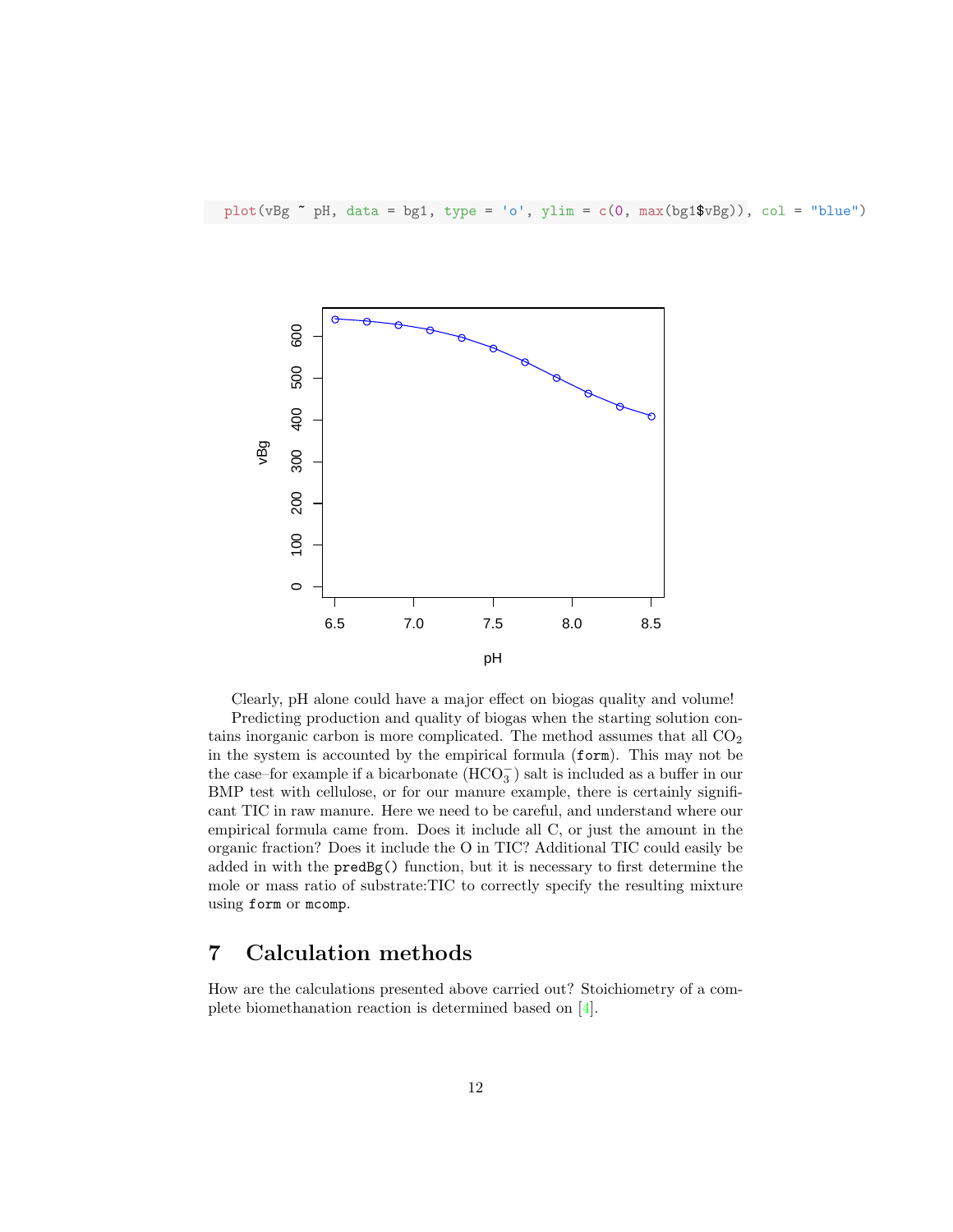$$
C_nH_aO_bN_c + (2n + c - b - \frac{9df_s}{20} - \frac{9f_e}{4})H_2O \quad (1)
$$

$$
\frac{df_e}{8}CH_4 + (n - c - \frac{df_s}{5} - \frac{df_e}{8})CO_2 + \frac{df_s}{20}C_5H_7O_2N\tag{2}
$$

$$
+(c-\frac{df_s}{20})NH_4^+ + (c-\frac{df_s}{20})HCO_3^- \eqno{(3)}
$$

Here,  $f_s$  and  $f_e$  are the fraction of substrate electrons going to cell synthesis and energy production, respectively, the formula  $C_5H_7O_2N$  is an empirical formula for cell biomass<sup>[8](#page-12-0)</sup>, and  $d = 4n + a - 2b - 3c$ . In addition to providing estimates of CH<sub>4</sub> production, this approach allows predBg() to return production of  $CO<sub>2</sub><sup>9</sup>$  $CO<sub>2</sub><sup>9</sup>$  $CO<sub>2</sub><sup>9</sup>$ , consumption or production of ammonia, and production of cell biomass. Predicted CH<sub>4</sub> is always expressed in mL  $\text{(cm}^3\text{)}$  at standard conditions of 101.325 kPa  $(1.0 \text{ atm})$  and  $0\degree$ C  $(273.15 \text{ K})$ .

For these estimates to approach observed values, it is necessary to include and accurately set  $f_s$ . How should a  $f_s$  value be selected? Based on [\[4\]](#page-14-0),  $f_s$ is related to the intrinsic value  $f_s^0$ , the solids retention time  $\theta_x$ , the rate of microbial biomass decay  $b(d^{-1})$ , and the degradabiilty of microbial biomass  $f_{bd}$ (fraction).

$$
f_s = f_s^0 \left( \frac{1 + (1 - f_{bd}) b\theta_x}{1 + b\theta_x} \right) \tag{4}
$$

Values of  $f_s^0$  are given in [\[4\]](#page-14-0). For acetate fermenting methanogens,  $f_s^0 = 0.05$ , and for hydrogen oxidizing methanogens,  $f_s^0 = 0.08$ . But most calculations should be based on an overall value for the entire microbial community, which includes fermentative bacteria as well. Table 13.2 in [\[4\]](#page-14-0) gives estimates for  $f_s^0$  and b for various types of wastes:  $f_s^0$  ranges from 0.06 for lipids to 0.28 for carbohydrates, and b ranges from  $0.02 \text{ d}^{-1}$  for proteins to  $0.05$  for most other types of substrates. Calculated values of  $f_s$  are shown for three types of substrates below, assuming  $f_{bd} = 0.8$  [\[4\]](#page-14-0).

<span id="page-12-1"></span><span id="page-12-0"></span><sup>8</sup> Presently it is not possible to use a different formula.

 $^{9}$  More accurately, total inorganic carbon (TIC), which includes both CO<sub>2</sub> and HCO $_3^$ from the above reaction.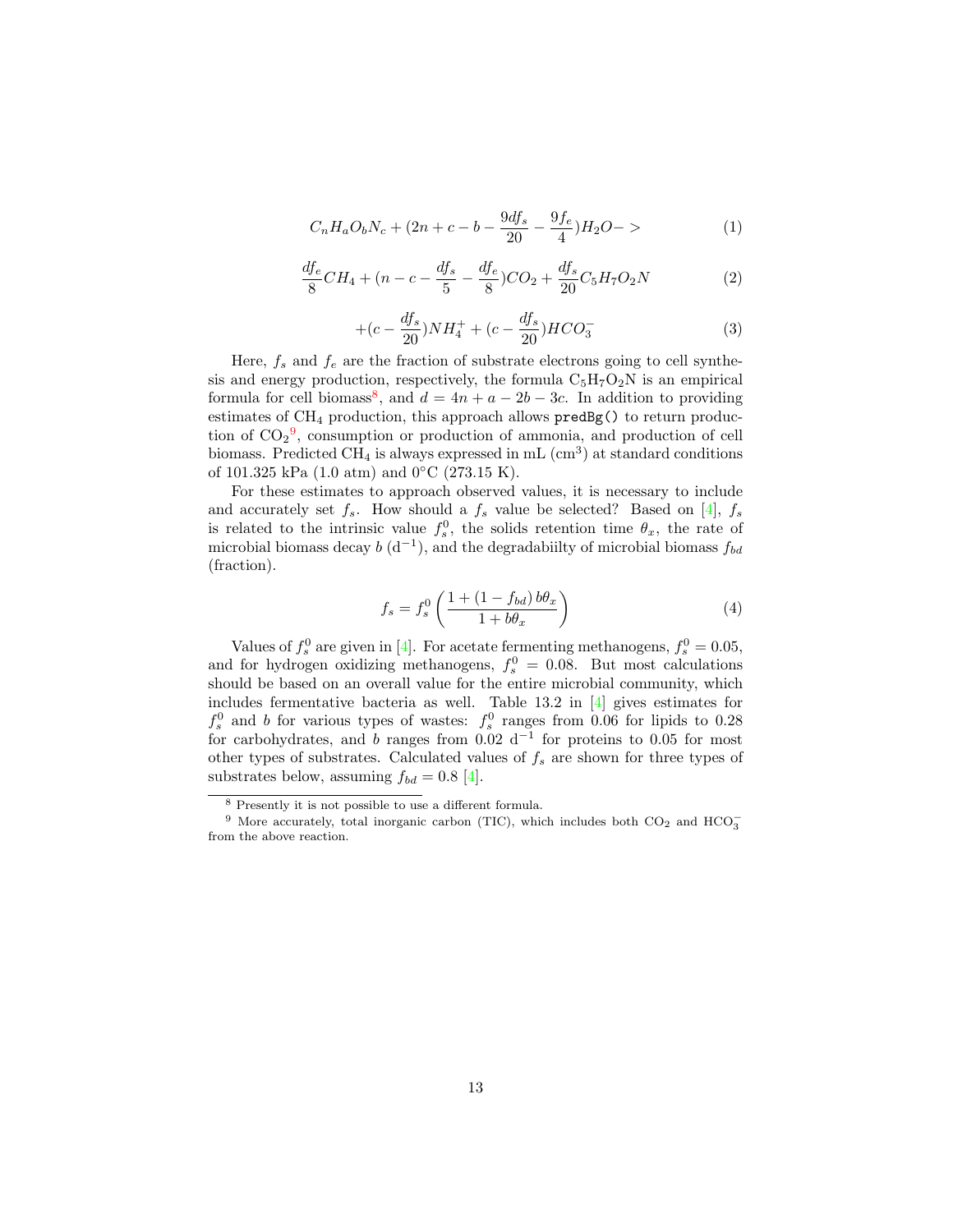

Solids retention time (d)

To determine "theororetical BMP",  $f_s$  should be set to zero  $(f_e = 1)$ , which is the default.

Complex substrates are not completely degraded during anaerobic digestion, and the amount of the "degradable" (perhaps "degraded" is more accurate) fraction can be specified with the  $f_d$  argument. For complex substrates, the degradability of different components within a single substrate will differ, e.g., cellulose is much more degradable than lignin. But the current approach used for  $predBg()$  assumes that all components have the same degradability  $f_d$ .

The predBg() function can also calculate  $\text{CH}_4$  production from COD. In this case, CH<sub>4</sub> volume is calculated based on the oxidation of CH<sub>4</sub> with  $O_2^{-10}[4]$  $O_2^{-10}[4]$  $O_2^{-10}[4]$  $O_2^{-10}[4]$ :

$$
1/8CH_4 + 1/4O_2 \rightharpoonup 1/8CO_2 + 1/4H_2O \tag{5}
$$

which gives a ratio of CH<sub>4</sub> to O<sub>2</sub> of  $1/8:1/4=1:2$ . Based on conservation of COD, potential CH<sub>4</sub> production of a substrate with COD  $c$  is therefore:

$$
V_{CH_4} = v_{CH_4}c/(M_{O_2}/2)
$$
\n(6)

where  $v_{CH_4}$  = molar volume of CH<sub>4</sub> (22361 mL g<sup>-1</sup>, defined at 1 atm and  $0^{\circ}$ C [\[2\]](#page-14-2)) and  $M_{O_2}$  is the molar mass of  $O_2$  (32.0 g mol<sup>-1</sup>). If  $f_e$  and  $f_d$  are available, they reduce the fraction of COD converted.

<span id="page-13-0"></span><sup>10</sup> This reaction is based on a single electron equivalent.